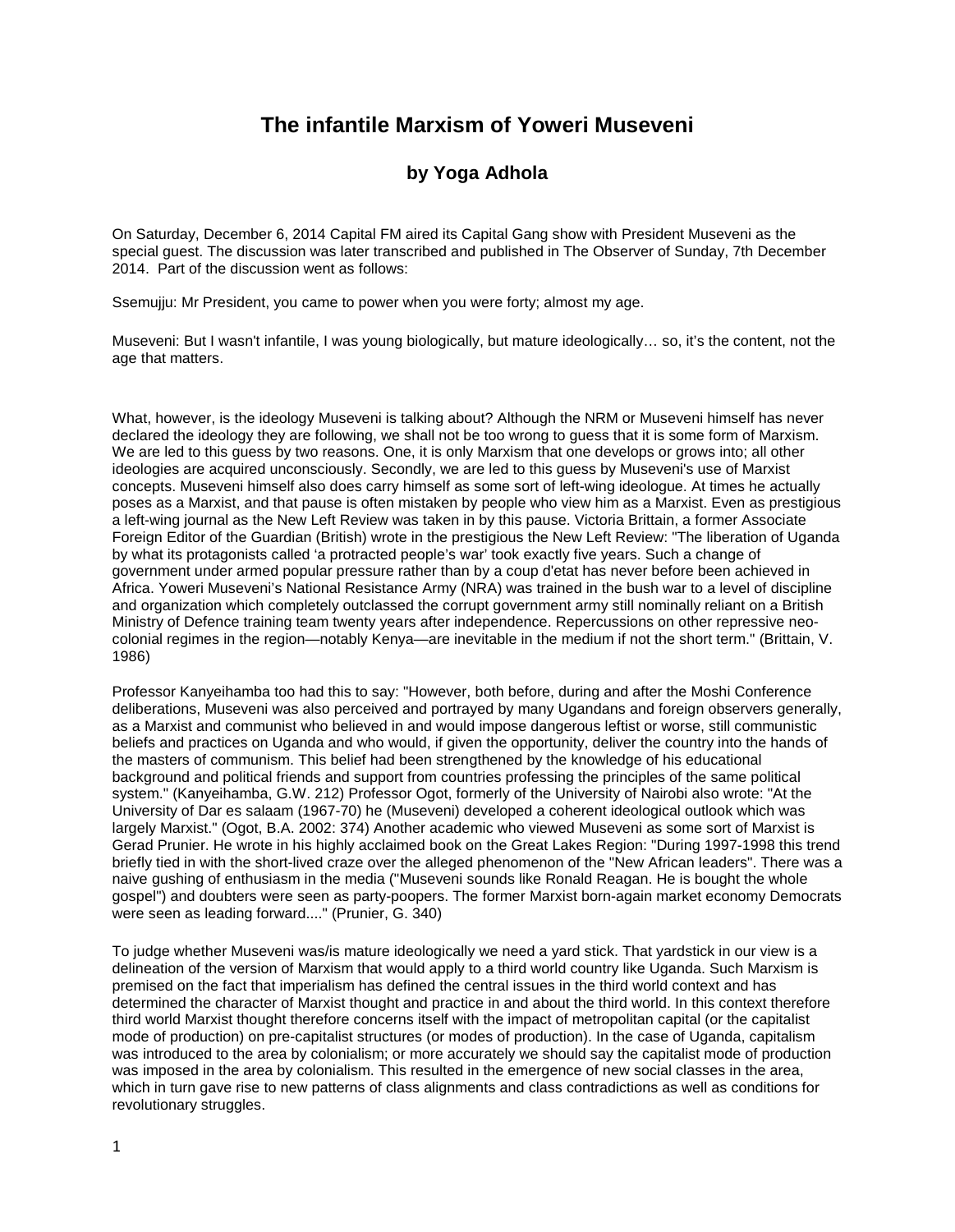We must hasten to point out that the new situation resulting from the imposition of the capitalist mode of production in places like Uganda differs considerably from the situation that classical Marxism of Marx and Engels envisaged. Classical Marxism held the view that once the capitalist mode of production had been introduced in an area, it would move to breakdown the pre-capitalist structures and then go on to generate the dynamics of capitalist accumulation and growth the way it had been done in the initial period of capitalism in Europe. Lenin departed from the trajectory classical Marxism had in mind. He enunciated in his treatise, \*Development of capitalism in Russia,\* that the situation in Russia was based on a social formation consisting of two modes of production (capitalism and feudalism), with the emerging capitalist mode of production seeking to displace the feudal one. He pointed out that the principal contradiction in Russia at the time was between these two modes of production and which contradiction, he argued, would be resolved by the dissolution of the feudal mode of production. This struggle would constitute what Lenin called a bourgeois-democratic revolution. According to Lenin, unlike the bourgeois revolutions which occurred in Europe before, and which were led by the bourgeoisie, the bourgeois-democratic revolution in Russia was to be led by the proletariat. The change, Lenin argued, was necessitated by the fact that the bourgeoisie in Russia was not as revolutionary as the bourgeoisie in Europe during the European bourgeoisie revolutions.

Lenin extrapolated his analysis of the development of capitalism in Russia to the colonial situations. With the introduction of capitalism, Lenin argued, a mighty democratic movement was flowering everywhere in Asia and other colonies as it had been in Russia before. Lenin went further to postulate that, unlike in Russia where the bourgeoisie had lost its revolutionary fervor, in the colonies the bourgeoisie was still at the vanguard of the democratic struggles. Lenin thought the bourgeoisie in the colonies needed the nation state to fulfill its needs of capitalist development.

The foregoing delineation of Marxism as applied in a third world situation like Uganda should constitute the backdrop against which we shall review Yoweri Museveni's ideology. The first thing which would strike anybody doing such a review is the haphazard manner in which Museveni uses Marxist concepts. Take the example of the state. When addressing the 5th anniversary of the NRM administration on 26th January 1991, Museveni said: "To serve their purposes the British had created Uganda out of the many pre-colonial states they found had already reached various levels of constitutional development and which had political systems." (Museveni, Y. 2000: 77; also in Museveni, Y 1992: 95) Here by the term state Museveni actually means modes of production. The state as defined in Marxist theory is the instruments of the ruling class or the economically dominant class. The state as an instrument consists of organs such as the army, the judiciary, the police, the civil service etc operating together. Going by this definition of the state, one could say Buganda, Bunyoro and Nkore had some sort of states; however, the rest of what became Uganda had no states or were stateless.

On the other hand a mode of production has been defined as two indissolubly connected sides of production: the productive forces and the relations of production, which respectively represent two sets of relations among people: namely with nature and with each other. Each mode of production has two aspects which define its specificity: base and superstructure. The base is something like the economic frame of the mode of production. It determines the qualitative peculiarities of each mode of production thereby making every mode of production distinct from the others. The superstructure on the other hand is the specifics of the social and spiritual sphere such as ideology, system of government, legal system, culture etc. It is the superstructure which runs the mode of production. And every mode of production is run by its corresponding superstructure. You cannot run a mode of production using the superstructure of another mode of production. At the time of colonisation, Ankole, Bunyoro, Toro and Buganda were societies based on the tributary mode of production and therefore had evolved some sort of state machinery. The rest of Uganda was based on the lineage mode of production and so had not yet evolved any state machinery.

From Museveni's lack of a correct concept of modes of production flows anomalies in his analysis. When addressing the then Movement Caucus Retreat in Jinja in 2000 on the theme "Africa's problem is ideological, not scientific", he took occasion to lecture on what he called "five socio-economic systems" by which he actually meant modes of production. At that time Museveni said:

"Within the last 10,000 years, five socio-economic systems have emerged and disappeared and some are still present.

1. The first ones were the primitive communal systems, some of which we still have in Africa amongst some tribes like the Pygmies. The primitive communal systems are where you are hunting and gathering and all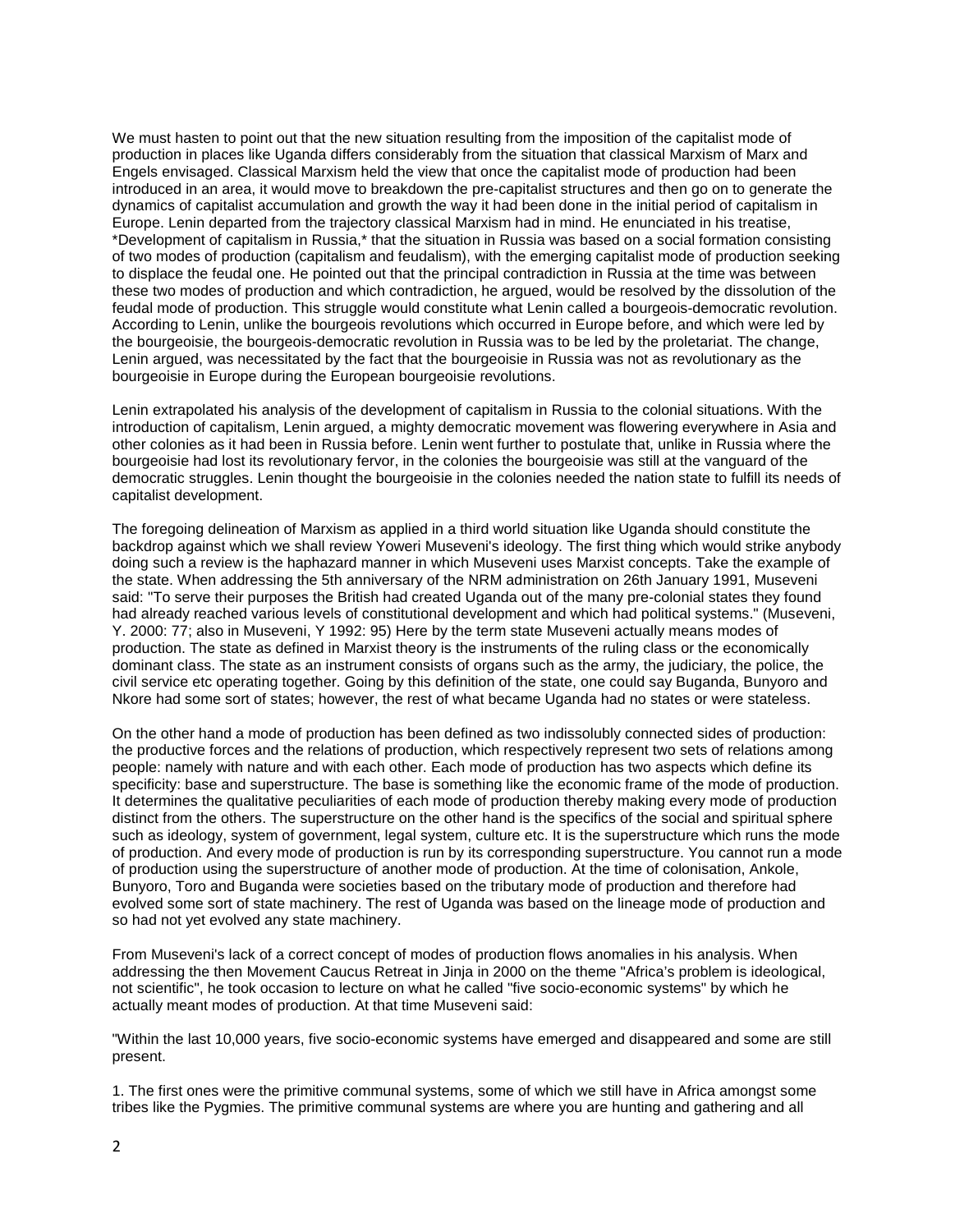people are equal. There is no chief, but there is a group leader, and there are some rules about how you share the animal when you kill it. This is the earliest social system.

2. The second one is the slave state. That is when certain groups who became strong enslaved others and made them work for them. Rome, Greece and Egypt were slave states at one time. You have read how the children of Israel were slaves in Egypt.

3. Third, you had the feudal system, which still exists in some parts of the world.

4. Then you had the capitalist system; and lastly,

5.The socialist system, which brings us to the present." (Museveni, Y 2014)

We should point out that by socio-economic systems Museveni actually meant modes of production. It is rather ironical that this erroneous definition is coming from a man who is fond of talking about others "misdefining" issues.

Further, from Museveni's lack of a correct concept of modes of production flows anomalies in his analysis. He cannot view colonisation as the imposition of the capitalist mode of production in the area that became what we call Uganda today. And this inability has other analytical implications. When capitalism is first introduced to a place like Uganda before colonisation, it finds itself without the wherewithal to run a capitalist system. In that situation it resorts to subsuming "the labour process as it finds it, it takes over an existing labour process, developed by different and more archaic modes of production.....The work may become more intensive, its duration may be extended, it may become more continuous or orderly under the eye of the interested capitalist, but in themselves these changes do not affect the character of the labour process, the actual mode of working" (Marx, K. 1977: 1021; also quoted in Han, D.R. 1992: 88)

What results out of the articulation of the two modes of production is a social formation or a combination of two or more modes of production operating together.(Berman, B. 1984) The social formation so created was/is pregnant with contradictions. The incoming capitalist mode of production sought to replace the pre-capitalist mode of production. Charles Bettleheim captured this contradiction very well when he said that the precapitalist modes of production are "undermined and perpetuated at the same time" in a process he called "conservation-dissolution". (Alavi, H. 1982: 175ff 6) However, as the dissolution or undermining process gets under way, the pre-capitalist modes of production do not take things lying down; they resist and thus giving rise to contradictions. The aspect of "conservation-dissolution" process which most concerns us here is in the realm of the superstructure.

When capitalism was imposed in Uganda, it not only came with its corresponding superstructure, but found the existing pre-capitalist modes of production with their corresponding superstructures. The most intense struggle between the two corresponding superstructures existed in Buganda. One possible explanation for this could be the fact that the Buganda structure was the most refined and developed. A number of struggles between the two superstructures occurred. There were, for instance, the struggles which ended up with the deportation of Kabaka Mutesa in 1953. However, all these struggles remained relatively minor compared to the 1966 struggles. It was these struggles which ended up with the abolition of the monarchies in Uganda. Monarchies, as we know, are an aspect of the superstructure of pre-capitalist societies. As we have already indicated, Museveni never liked these revolutionary occurrences. To really rub in his resentment for the nationaldemocratic revolution of 1966, Museveni even went further and created kings where there had never been kings. The kings Museveni created are sometimes called traditionalist leaders.

Without the modes of production theory which would illuminate his analysis, Museveni resorts to thinking that things just happen by chance. To this effect when addressing the Constituent Assembly in he said: '"Hitherto and up to now, black Africa has drawn the worst number in the lottery by having only bureaucrats as being the only ones that constitute the middle class. The bureaucratic elements of the middle class are civil servants, managers of parastatals, soldiers, teachers, professionals. The only thing they have in common is that most of them are not directly producers of wealth but users of wealth produced by others." (CCA 63) And yet this is the very Museveni who once upbraided Makerere students and staff for not understanding the laws that govern the development of society. At that time he said: "That kind of statement shows me part of the problem, and that is why some of us have recommended that we introduce a course on political economy. Perhaps this course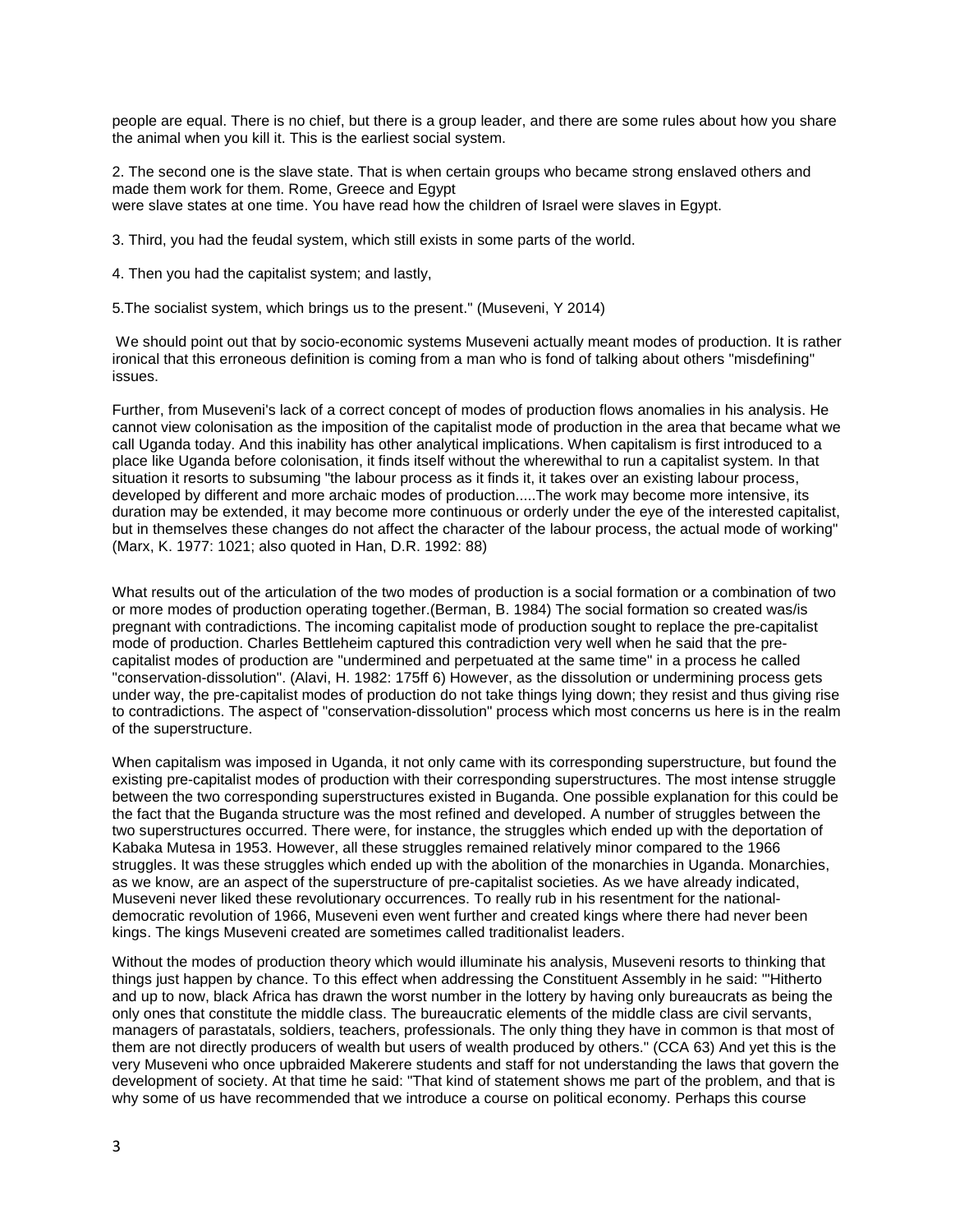would help you unravel further the dynamics of the laws that govern the development of society. Society does not develop accidentally, as some people seem to think. There are certain basic laws of motion that society, and if the intelligentsia, among others, do not master these laws, no doubt we shall continue to be off course, as has happened before." (Museveni, Y. 2000: 89-90)

The other effect of the lack of a theory of modes of production in Museveni's theoretical framework is on his understanding of the peasantry. This is how Museveni describes the peasant: "So who are the peasants and how do they live? Peasants are very largely, illiterate people who depend on subsistence farming, as opposed to specialisation and exchange, the crucial factors which bring about modernisation, efficiency and the flow of business. But if people are frozen in their subsistence activities, effectively s trying to be jacks of all trades and masters of none, the economy cannot grow and society cannot develop. At present, our people grow their own food; they are their own carpenters, their own masons, even their own doctors. The process of displacing the subsistence economy will mean producing for profit. Once an exchange is created, there is full monetisation of the economy." (Museveni, Y. 1997: 188) It is from this erroneous conception of the peasant that Museveni comes up thinking he not only needs to but can get rid of the peasantry in Uganda.Museveni's Vision 2040 claims it will transform Uganda from a peasant society into a modern middle class one in the next 30 years. This is totally contrary to the guidance of Marxism. To the Marxist, the next revolution will be carried out by the working class in alliance with the peasantry.

We would like to first forcefully point out that there were no peasants in pre-colonial Uganda. Peasants are a creation of the imposition of the capitalist mode of production, something which as we have already pointed out, was done by colonialism. Peasants are the vestiges of the pre-capitalist modes of production. In England which is often given as an example of a country which got rid of peasants, peasants were a vestige of the feudal society which was displaced by capitalism. Over there peasants were not gotten rid of through policy as Museveni has argued. Rather the twin revolutions of the industrial as well as the agricultural revolution were what got rid of the peasant. As industries came into being, there was need for workers in the factories that were arising as a result of the industrial revolution. Simultaneously agriculture was also being mechanised and requiring less and less labour. The two processes which created the capitalist mode of production then operated to squeeze out the peasants into the factories. In other words the emergence of capitalism is what got rid of peasants in England. And so just like the case of England, the peasants in Uganda will not disappear simply because Museveni wishes them to; rather peasants will only cease to exist when there occurs a transformation in the modes of production upon which Ugandan society is based today.

Further, not having the mode of production concept, Museveni has a problem appreciating that with the imposition of the capitalist mode of production, the superstructure of the pre-colonial societies had to change. One cannot run the capitalist mode of production with a superstructure corresponding to the pre-capitalist modes of production. Museveni revealed this deficiency when addressing a law seminar at the Law development Centre on 12 January, 1987 when Museveni said: "The laws we adopted at 'independence, were colonial laws meant to serve the interests of the colonialists. We must revise these laws to suit our people and our present circumstances. Before the colonialists came, we had laws (which have now been dubbed customary laws) and a system of justice that was organically linked to our society and that was understood and respected by our people. The colonialists stopped the development and evolution of this law and imposed a system of justice that remains incomprehensible to the overwhelming majority of our people. Take the marriage law, for example, which we adopted from the British. Because of its alien nature, many people-do not understand it or deliberately ignore its legal consequences. For example, divorce of a wife is allowed-on grounds of adultery. Other grounds of divorce found in our traditional society; like insulting one's spouse's parents, are not permissible under the foreign law we have. The laws we adopt must be meaningful and relevant to our people if they are to earn their respect.' (Museveni, Y. 2000: 2000) This is yet another example of Museveni's failure to realise that colonialism was in essence the imposition of the capitalist mode of production in the areas that became Uganda. Had he realised this, he would *ipso facto* have also realised that when a mode of production is imposed in an area, it does come with its corresponding superstructure. In the case in point the capitalist mode of production had to come with its corresponding superstructure. And that superstructure included a legal system. There was no way one was going to run the capitalist economy with a superstructure of the pre-capitalist modes of production. Admittedly in the initial period, through the process of articulation of modes of production the superstructures of the pre-capitalist modes of production were used (Berman, B. 1984); however, this was done as the pre-capitalist superstructure was being phased out.

The absence of the theory of modes of production in Museveni's theoretical framework does hinder him from understanding the forging of the German nation which he keeps referring to and takes as some sort of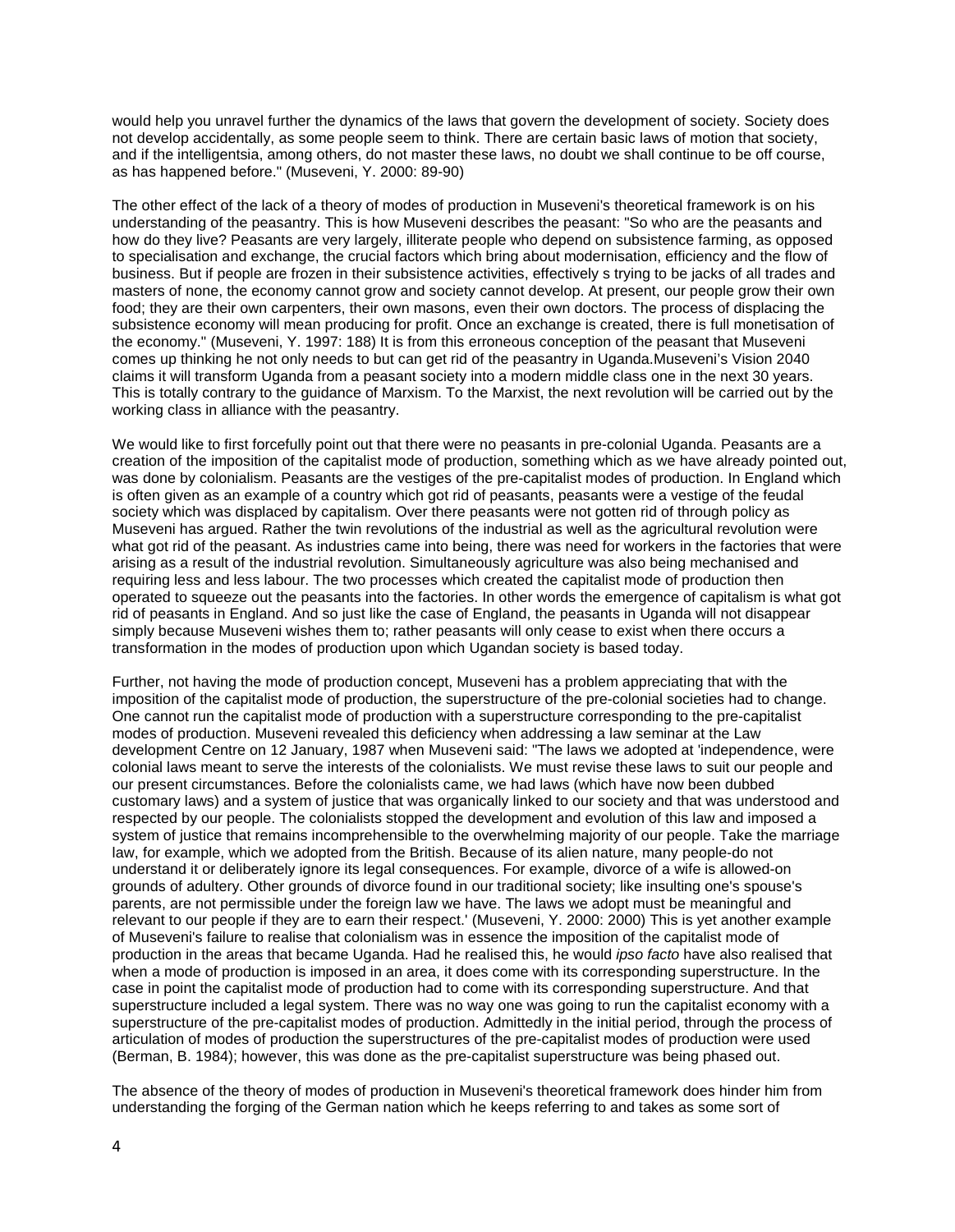model. In a speech at the opening of a political seminar for NRC members on 6th September 1989, Museveni said: "It was the capitalist middle class that caused the unification of the German states. Until 1870, the Germans were living more or less as we were living here. People in Bavaria and Prussia spoke the same language but they were not politically united. It was the industrialists and capitalists who wanted a united market, and it was they who pushed Bismarck for German unification. " (Museveni, Y. 2000: 173) From this statement it is very clear that not having the concept of mode of mode of production Museveni ends up thinking that a middle class just arises. In Museveni's view there are no specific conditions which give rise to a middle class. Museveni does not realise that the middle class he is talking about is an outgrowth of the capitalist mode of production. However as Stalin taught in his 1913 essay, a group of people living together assumes positive organisation form as a nation under definite historical conditions, belonging to a specific epoch, that of rising capitalism and the struggle of the rising bourgeoisie against feudalism. (Stalin, J.V.)

And so not realising that a nation can only arises from the basis of the capitalist mode of production, Museveni keeps moaning about the absence of a middle class in Africa. He keeps thinking that once a middle class somehow arises, the continent will be integrated: "In Africa, this class does not exist. The middle classes in Africa are not producers of wealth; instead they are salesmen selling other people's products. Fanon said this middle class became senile before they were young. The African middle class is a caricature of the European middle class. Any resemblance between the African middle class and the European middle class is limited merely to the wearing of suits and ties, because in terms of their relationship with the means of production, they could hardly be more different.

In order to have integration, one must use one of two things. You could use either vested economic interests or ideologically committed people who can work for integration if they are intellectually convinced that it is the right thing to do. The churches offer a good example. Although churches have economic interests, they also have evangelists who" preach with conviction. Such people can advance the cause for which they are preaching although they are often used for other, less laudable purposes by some interest groups. If you do not have ideologically committed people and you do not have people with vested interests who can push for integration and, therefore, the stability, of the state, then you are in a crisis." (Museveni, Y. 2000: 173) Here Museveni is totally out of his depths.

He made the same point at the Constitutional assembly when he argued: "There is something else I did not mention an entrepreneurial class. That class of people that have got a sharp nose for profits and profit is what the difference between cost price and selling price. In the history of human and social evolution, one of the most important events was the emergence of the middle class in Europe during and after the middle ages. The European middle class first took on the form of merchants, then industrialists and they are now multifaceted; there are very many types now: financiers, professional, those who work in services sector, bureaucrats, etc. The middle class encourages integration because they want a market for products." (Museveni, Y. in CCA page 63)

#### **NATIONAL--DEMOCRATIC LIBERATION**

Apart from the modes of production concept, there is another grave omission in Museveni's theoretical framework. It is the theory of national-democratic liberation. Theory and practice have demonstrated that struggles occur in phases. We went through the anti-colonial struggles which went on between the beginning of colonisation around 1900 and the end of colonialism in 1962. From there we are now in the phase of nationaldemocratic liberation. By national-democratic liberation is meant struggles which begin with the struggles to end colonialism and then proceeded after the attainment of independence. These struggle are against imperialism as well as internal domination and other forms of oppression. The forces for national-democratic liberation are normally assisted by other anti-imperialist forces around the world and those against nationaldemocratic liberation are assisted by imperialism.

Without a theory of national-democratic liberation, Museveni could neither appreciate that the nationaldemocratic struggles began in the terminal days of colonialism nor appreciate the injustices that was obtaining and that national-democratic liberation was to right. To this effect he wrote: "For them, the enemy was not the colonial system that have caused Africa to miss out on the great human revolution from pre-capitalist modes of production; the enemy was their neighbour, who happened to be of a different religion or tribe." (Museveni, Y. 1997: 200-201) It is not that struggles were not being waged against colonialism. While colonialism was being fought, the next phase of the struggle--that of national-democratic liberation was also beginning. Museveni's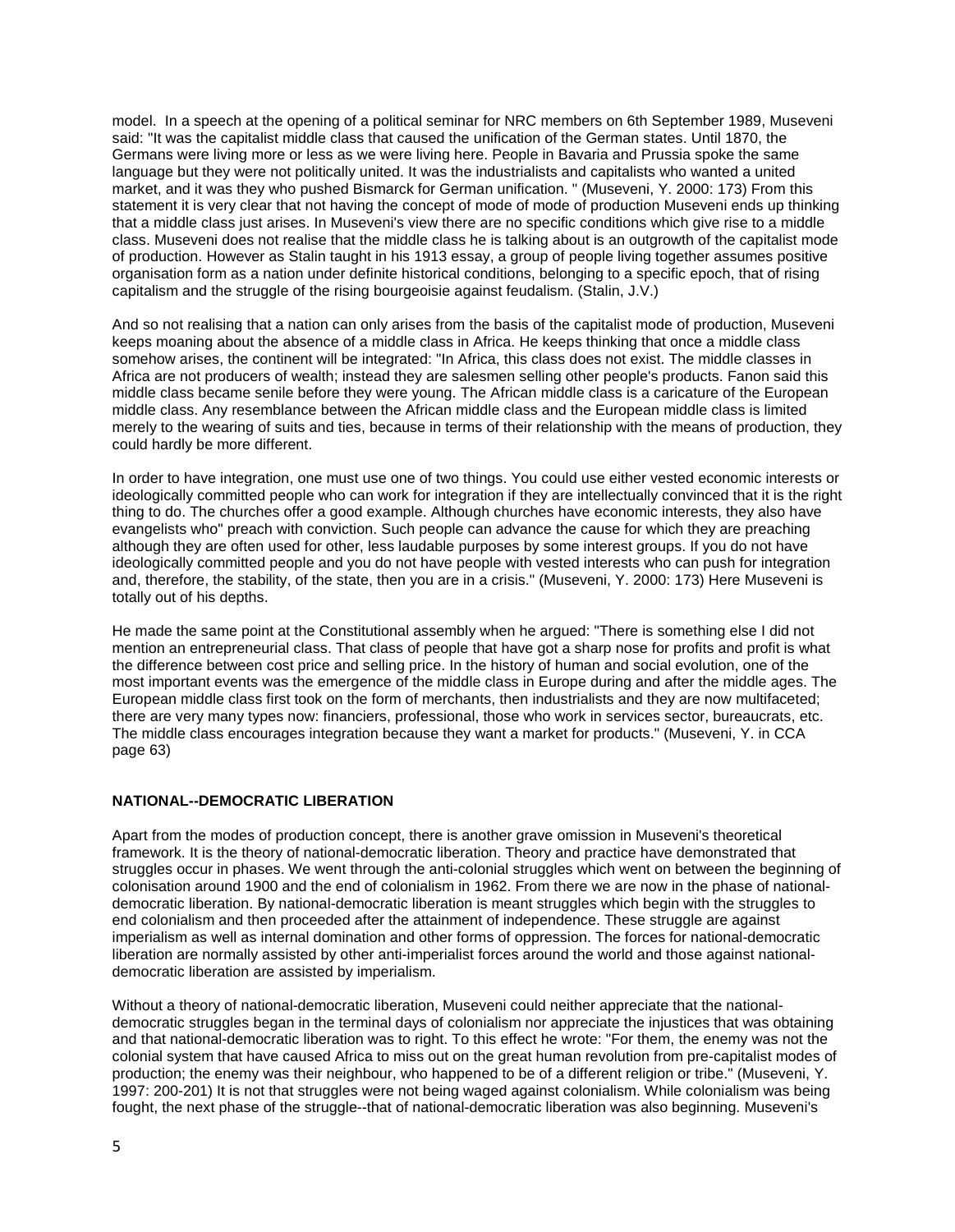interpretation that "..the enemy was their neighbour who happens to be of a different religion or tribe" is not accurate. It misses two important facts. One, that identities can be based on tribe (nationality) or religion. Secondly, it misses the point that identities can oppress one another. This oppression then gives rise to struggle or contradiction between the oppressed and oppressing identities. It is the struggle between the oppressed and oppressing identities which Museveni views as enmity between neighbours.

While the struggles for national-democratic liberation went on right from the terminal period of colonialism, it was not characterised as the struggle for national-democratic liberation; instead the protagonists classified themselves as leftists and rightists or were viewed so. This unscientific characterisation was seized upon by Museveni and used to dismiss the struggles for national-democratic liberation. To this effect, at a conference held at Mweya on 3rd May 1990, Museveni argued: "In Uganda for instance, in 1980 and earlier on, we had political groups that had existed since the days of colonial rule. These groups were artificially divided between those called "leftist" and others called "rightist." But when you examined them closely, there was no substance as to why one was called rightist and the other leftist. These were simply opportunistic groupings seeking platforms from which to seek external support. When some people want to get aid from the Russians, they say they are leftist; when they want to get aid from America, they say they are rightist. But when you examine the content of their programs, there is nothing that shows that they are either one thing or the other." (Museveni, Y. 2000: 168) Of course without a theory of national-democratic liberation Museveni was bound not to see the difference. However, the difference is clear: those who called themselves or were called leftists were the ones waging the struggle for national-democratic liberation; and those against national-democratic liberation were/are the ones called rightists.

With this frame of mind, Museveni could not understand the struggles that went on immediately after independence. He does not appreciate that independence was just a threshold to usher in struggles against internal oppression as well as imperialism. Frederick Engels once said: "So long as a viable nation is fettered by an alien conqueror, it necessarily directs all its efforts, all its aspirations and all its energy against the external enemy; so long as its internal life is paralyzed in this way, it is incapable of fighting for social emancipation." (Engels, F. 1869; also quoted in Brutents, K.N 1977:168) This same view of Engels was later expanded by Professor Wallerstein when he argued: "By ethnic (read nationality) I mean the sentiment shared by a group of people who define their boundary in cultural terms (a common language religion, color, history, style of life rights in the political arena in order to defend the possibilities of their material conditions. Whether such a group prefers to call itself a nation, a nationality, or an ethnic group, a tribe, a people or any of the other sundry terms that are used is not very material to the fact that ethnic consciousness is latent everywhere but it is only realized when groups feel either threatened with loss of previously acquired privilege or conversely feel it is an opportune moment politically to overcome long-standing denial of privilege." (Wallerstein, I. 1973: 168)

The struggles for national-democratic liberation first surfaced in a serious manner at the UPC delegate's conference held in Gulu in 1964. The most significant thing that occurred at the conference was the election of the Secretary General of the UPC. The elections pitted John Kakonge who represented the forces of nationaldemocratic liberation against Grace Ibingira, who represented the camp of the forces against nationaldemocratic liberation. Grace Ibingira who had the support of the notables of the party won. Following his victory at the Gulu Conference, Grace Ibingira immediately left for the US to lobby for support as well as shop for funds. While in the US, Ibingira and his supporters made statements to the effect that Dr Obote would soon be out of office and the US could expect a more friendly and responsible government when they assume power. (Andre de la Rue 1967 part two page 24; also see Adhola, Y. 2014)

Obote's struggles for national-democratic liberation were to win him a lot of support from African leaders waging the struggle for national-democratic liberation. Bereft of the theory of national-democratic liberation, Museveni could not understand why countries with progressive leadership were in solidarity with Obote. To this effect Museveni wrote: "The alleged overthrow of feudalism in Uganda by Obote in 1966 led various countries, especially leftist ones to regard him as a lonely revolutionary who was battling against all-powerful feudal forces in Uganda, especially in Buganda! In fact, the misunderstanding of this aspect of the political crisis in Uganda, throughout the independence period, contribute to the country's ever-deepening crisis. Some African leaders were victims of this distortion and continued supporting Obote long after he had stopped serving any useful purpose for the people of Uganda. The crucial question to consider in this connection is whether feudalism was the principal framework within which production, distribution and exchange were carried out in Uganda of the 1960s. ......." (Museveni, Y. 1997: 43) The distinction Museveni is making here between imperialism and feudalism (or the pre-capitalist social forces) is immaterial. National-democratic liberation is both against imperialism as well oppressive and moribund vestiges of the pre-capitalist modes of production. In any case of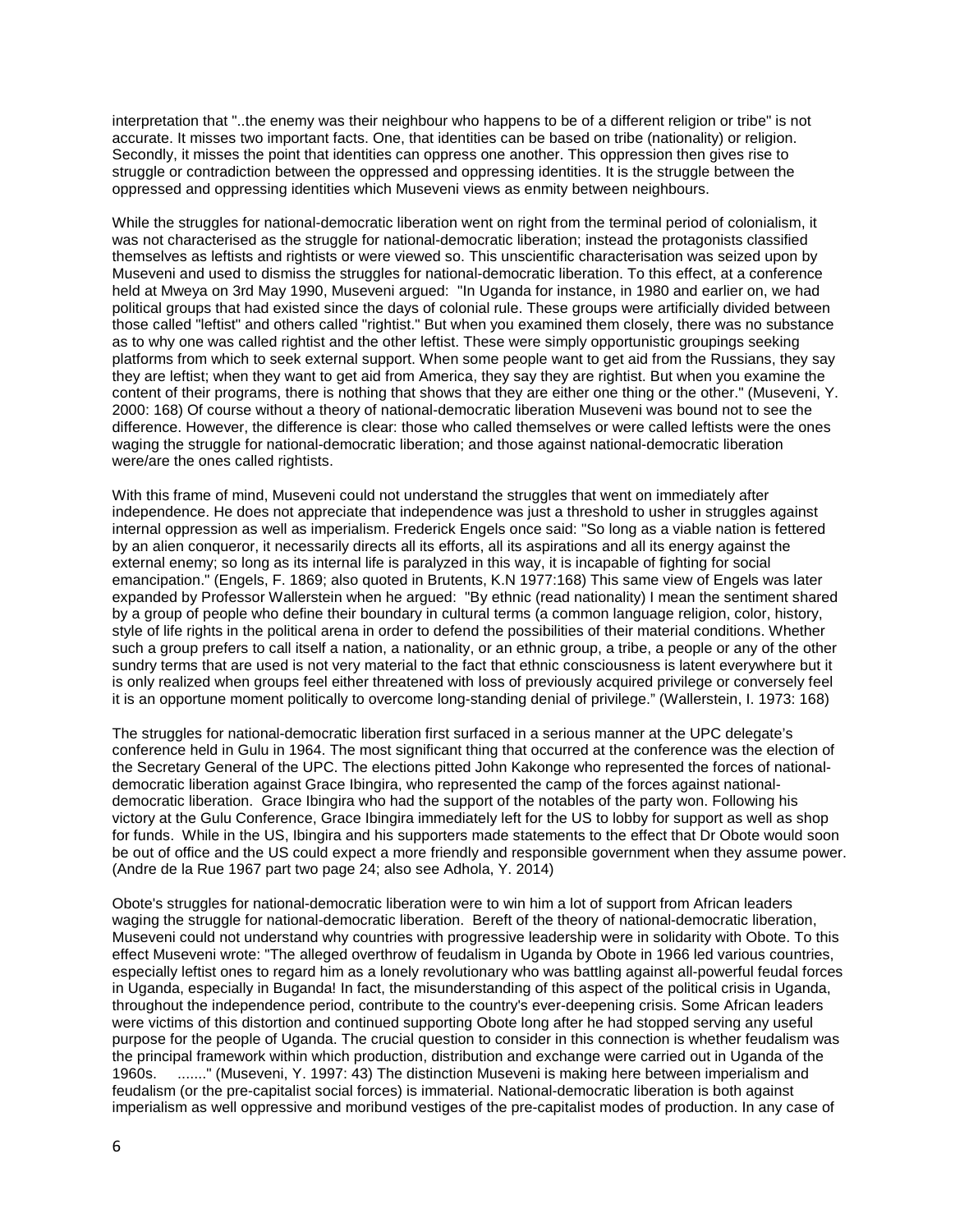what value is drawing the distinction Museveni is making when imperialism and the feudal and other precapitalist reactionary forces invariably end up allying.

#### **IMPERIALISM**

Another major shortcoming in Museveni's theoretical framework is the absence of a theory of imperialism. Museveni does not realise that with the onset of imperialism in the late 19th century, the economic production and reproduction of the world are all integrated. Put in other words the whole world has become one capitalist economic system. And this one world economic system, has various levels of relationship of the various parts. There is the center of the economic system which is the metropole and there is the periphery which includes economies like that of Uganda. The other thing which Museveni doesn't appreciate is that with the onset of imperialism, the previous independent development of economies like the pre-capitalist economies that obtained in Uganda was stopped and what became the Ugandan economy became part and parcel of the world economic system.

Contrary to this theory, Museveni was to make the following statement: "Another problem confronting the state in Africa is the pre-capitalist nature of African societies today. African societies are still living either at the clan or, in some cases feudal level of organisation. Hardly any African state has reached the capitalist stage." (Museveni, Y. 2000: 172) Here Museveni is going by the introductory course he was given in historical materialism where for pedagogical purposes the evolution of human society as a whole was presented as following a pattern or a sequence from primitive communism through feudalism to capitalism. Museveni is not aware that with the onset of imperialism, development in places like Uganda got catapulted from whatever stage in pre-capitalist development various societies had been to the level of peripheral capitalism. Contrary to this, Museveni still expects Uganda to go through the same stages that England went through to arrive at capitalism. Yet going by the theory of imperialism we set out above, Uganda is already at the capitalist stage Museveni is crying for; it is only that it is peripheral capitalism.

Constrained by the same theoretical framework he acquired from the introductory course on historical materialism we have referred to, Museveni ended up thinking that Africa is still stuck at the pre-capitalist stage of social evolution. To this effect he wrote in his book, \*Sowing the Mustard Seed\*, that: "For them, the enemy was not the colonial system that have caused Africa to miss out on the great human revolution from precapitalist modes of production; the enemy was their neighbour, who happened to be of a different religion or tribe." (Museveni, Y. 1997: 200-201) One could not find a better illustration of a charlatan than this. While pretending knowledge, Museveni is actually revealing his ignorance. It is a well-known fact that colonialism was the imposition of the capitalist mode of production in places like Uganda; that being the case, how can one again turn round and argue that colonialism caused Africa to miss out on the so-called great human evolution from pre-capitalist modes of production?

Museveni's lack of a theory of imperialism also makes him not understand the real import of independence. He somehow thinks independence was some sort of revolution which should have ushered in tremendous changes. He does not realise that much as independence has some significance in the struggle against imperialism, it was not only partially inspired by imperialism itself but could not have achieved the expectations Museveni has for it. In this regard, during his address on the fifth anniversary of the NRM administration on 26th January 1991 Museveni said: "The question of what political, economic, and social institutions Uganda should have was never seriously addressed when the British relinquished power in 1962. We thus became independent nation on the basis of institutions the British had left in place." (Museveni, Y. 2000: 77) The kind of consideration Museveni is talking about could only be done in a situation where a revolution was unfolding. Such revolutionary change was not taking place around the time of independence in Uganda. Uganda was simply being transformed from a colony into a neo colony. While such a change did usher in a black social class into power, it did not result in changes in the economy or the state. The economy was still an extension of the British economy and the state which had evolved in the colonial days had to remain intact.

Without a theory of imperialism, Museveni cannot explain the economic crisis that Third World countries (including Uganda) face. In attempt to explain the crisis to Makerere students and staff, he said: "This is why you see that the state in Africa is now in a crisis, as the theme of your conference states. The regimes that said they were rightist are in a state of crisis; those that said they were leftist are also in a state of crisis. So what is the problem? How can they all be in crisis? That means there is something fundamentally wrong. The main problem is that our leaders did not find time to define the issues confronting them. They borrowed foreign ideas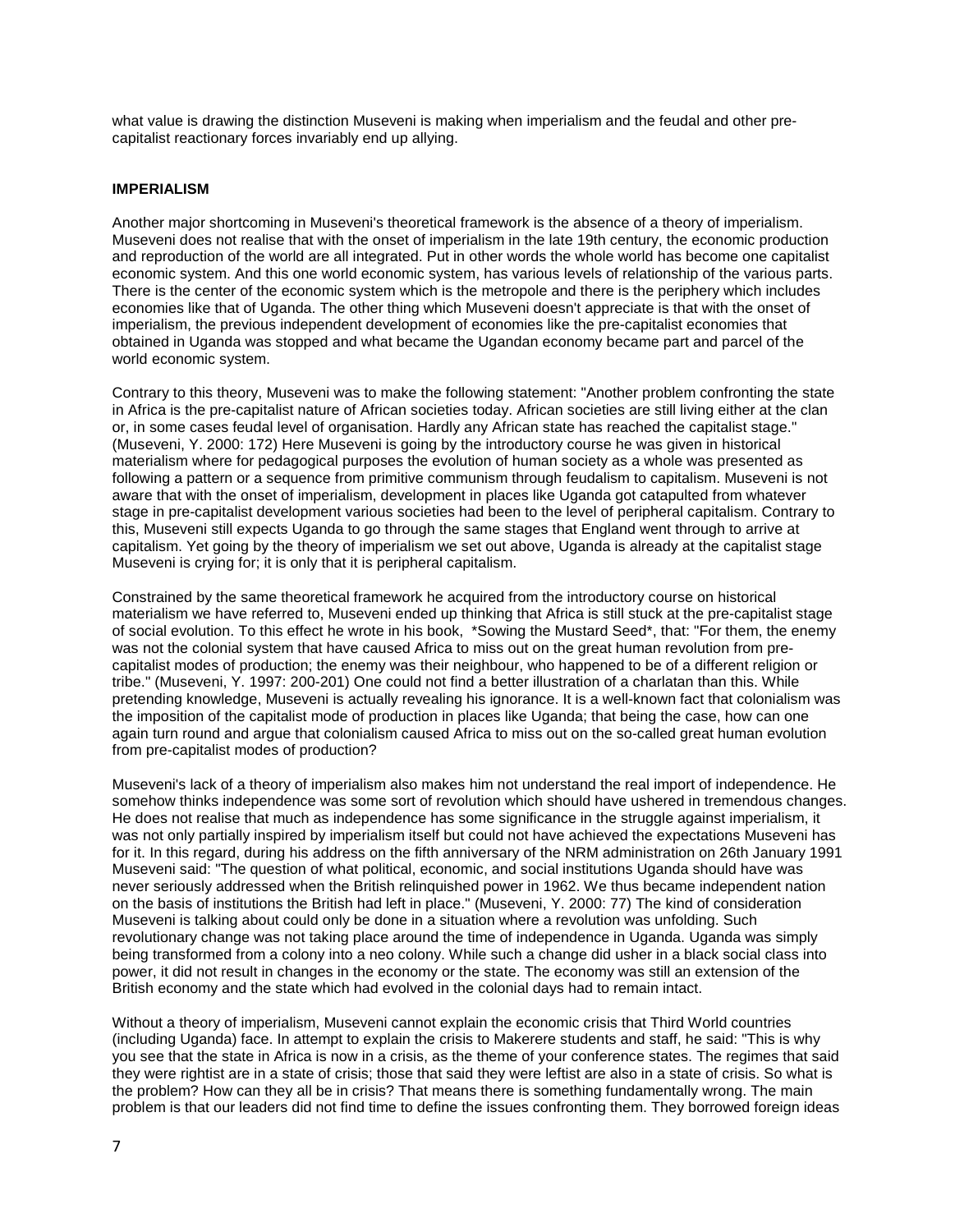and superimposed them on their countries: this could not, and did not, work.

If you examine the scene in Africa, it is quite difficult to find a model solution. Those who followed the planned economy system got into very serious problems with their economies; those who adopted the so-called • market forces approach fared no better either. In very few cases was there real structural economic transformation to generate sustained growth. Those who adopted the planned economy approach overextended the involvement of the state and went into all sorts of little ventures, which in itself undermined production. The economy was taken over by bureaucrats who had no interest in it and the consequence was that the population was not given a chance to take part in meaningful production. Economies that adopted the market forces approach concentrated on producing raw materials like coffee and tea, but these were not integrated with the industrial sector. Therefore, whenever there is a price crisis, it is heavily reflected in the concerned country. Capitalist-oriented regimes were successful only for as long as commodity prices were high. My personal view, therefore, is that we should have used a mixture of market force and planned economy approaches, depending on convenience and individual countries' circumstances." (Museveni, Y. 2000: 168- 69)

The answer to the question about why Africa has not moved to become a developed capitalist situation is not because the African economies are not integrated as Museveni claims; nor is it because Africa is dependent on merely the export of raw materials. The answer is in the structural connection between economies of all Africa (as well as all the third world) to imperialism. This structural connection denies economies like that of Uganda the use of the economic surplus generated in the economy for development purposes. Whatever economic surplus might be generated is siphoned off to the economies of developed capitalist countries as repatriation of profits, or repayment of loans or deposit of the loot of corrupt officials. "The problem is thus not a lack of development, but an underdevelopment of the domestic economy; undermining its potential for development due to appropriation of an investable surplus which could generate and sustain growth." (Bottomore, T. 1983: 498) This process is what in economics jargon is called underdevelopment.

The problem of underdevelopment has been well-diagnosed by Gunder Frank. In his diagnosis he theoretically combined the concepts of surplus absorption and utilisation with a model of the world economy structured in such a manner that there is the duality of, on the one hand, the metropolitan economies and, on the other, satellite (third world) economies. He then argues that industrialised metropolitan economies dominate underdeveloped satellite economies through an expropriation of their surpluses itself resulting from the imposition of an export oriented capitalist development. According to Frank the alleviation of underdevelopment can only occur during periods when the metropolitan economies retreat or withdraw. This is so because, as he explains, underdevelopment is always caused by imperialist penetration. He then concludes: "...short of liberation from this capitalist structure or the dissolution of the world capitalist system as a whole, the capitalist satellite countries, regions, localities, and sectors are condemned to underdevelopment." (Frank, A.G. 1969 also quoted in Bottomore, T. 499)

The solution to this problem of underdevelopment can therefore not be found in integration which brings about large markets as Museveni postulates. Integration and the consequent emergence of large markets will only bring about larger markets for imperialism. It would not bring about the end of transferring the surplus of the Ugandan (Third World) economy to serve the interests of the metropolitan economy. The answer to this problem can only be found in a situation where the economic surplus so generated is used to develop the domestic economy. This can only come about the way Gunder Frank has suggested.

In his book, "Sowing the Mustard Seed", Museveni upbraids Obote for not understanding imperialism. "In fact people like Obote did not comprehend imperialism in the neocolonial phase." (Museveni, Y. 1997: 44) However, Museveni himself does not understand imperialism. Addressing the Institute of Strategic Studies in London on 27th September 1990 Museveni argued: "The most fundamental cleavage in human society over the past 400 or 500 years was caused by the phenomenon of modern imperialism. This was the phenomenon of the emerging middle class in Europe seeking cheap raw materials, cheap labour,secure markets for exports and, later on markets for investable capital in search for high profit margins." (Museveni, Y 1992: 245; also found in Museveni, Y. 2000: 223-24) It is sad that Museveni gave this as his understanding of imperialism to an audience as learned as the one he was addressing. They must have seen through him and ended up viewing him as nothing but a charlatan.

Apart from Museveni's inability to explain what imperialism is, one would have thought the purpose of understanding imperialism which Museveni claims he does is to resist it; however, comparing the two, Obote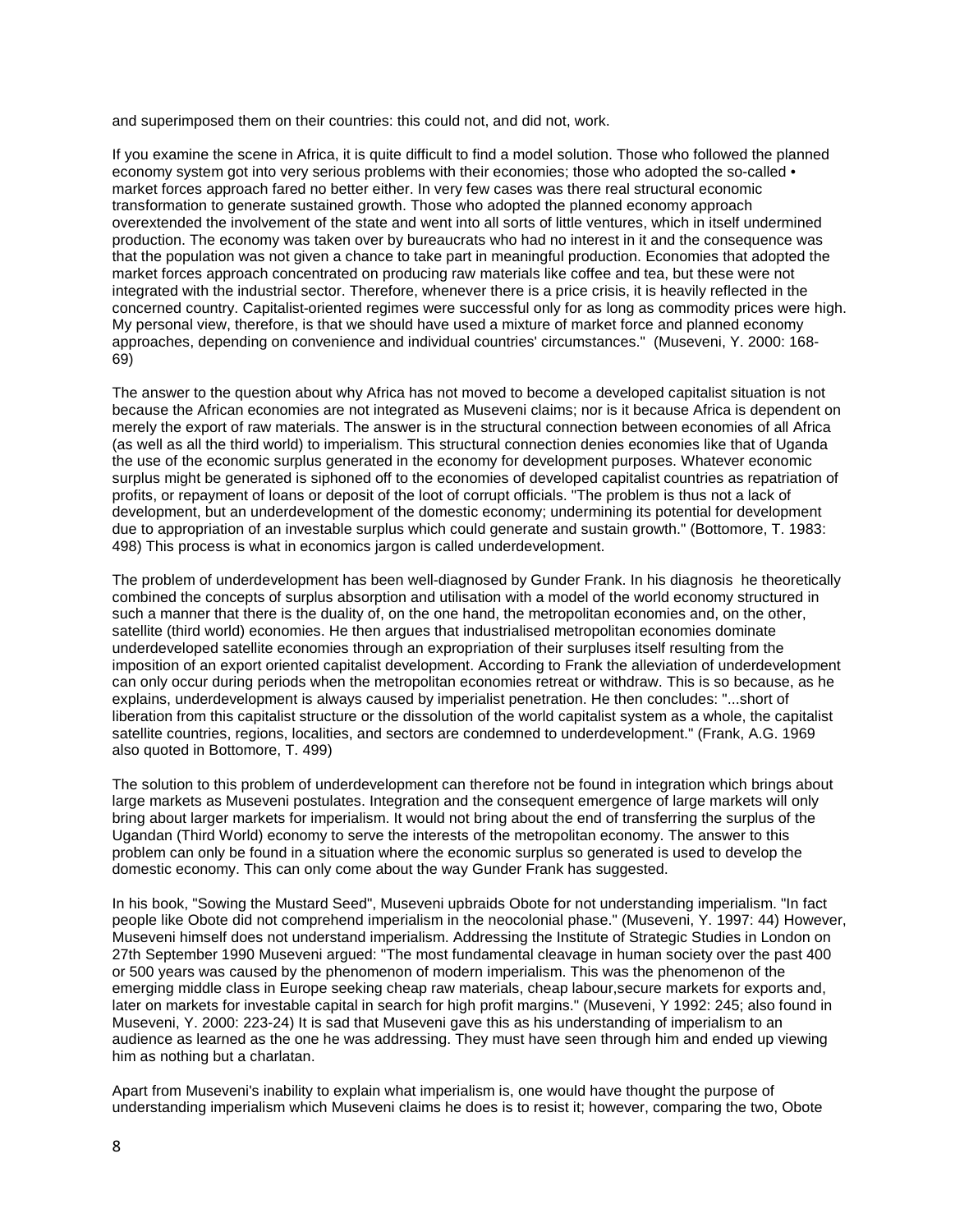left a record of greater resistance to imperialism compared to that of Museveni. As a matter of fact imperialism had not only to overthrow Obote in 1971 but went on to resist his return to power in 1979. About this resistance we have the words of the then British Foreign Secretary, Dr Owen. Dr Owen wrote in his memoirs: "But the Amin issue did not go away. Later he was ousted by Tanzanian armed intervention, and we aided Julius Nyerere in the attempt. I will never be sure whether it was wise to do so. The price we extracted from Nyerere four our material support was the promise that a mild, decent former children's doctor should be President rather than Milton Obote. Unfortunately the doctor did not have the necessary authority. The end result was that Obote returned to the Presidency, Uganda was riven again and human rights were trampled. Although not quite as bad as Amin's, Obote's rule was still a disaster." (Owen, D 1991) On the other hand, despite his claim of understanding imperialism, Museveni has been a consistent instrument of imperialism in the African continent. Museveni was used by British and American imperialism to eradicate French influence in Rwanda. The Americans were also to use him to get rid of Mobutu. He is ``currently being used by the Americans to fight the American war in Somalia. (Fisher, J: 2012)

Museveni's lack of a theory of imperialism has also affected his characterization as well as diagnosis of what is ailing the Ugandan economy. When addressing Makerere University staff and students on 8th June 1991, Museveni retorted to an argument put to him on the economy: "This is exactly what has been happening. Why do you think Africa has not moved? If the good old days were as good, why couldn't our economy not sustain itself? It was not integrated and could not function properly because it was dependent on the production of export of raw materials including coffee." (Museveni, Y. 2001: 90)

"Point number ten of our political program prescribes an economic strategy of a mixed economy. We must stress that it is neither pro-West, nor pro-East: it is pro-Uganda. We reject dogmatism, oversimplification, theoretical vulgarization, and grafting. We take from every system what is best for us and we reject what is bad for us. We do not judge the economic programs of other nations because we believe that each nation knows best how to address the needs, of its-people: Let us hope that although we are a small nation, no outside power will presume to prescribe what is best for our economy and our people. We have-got our legitimate interests and we judge friend and foe according to how they relate to our interests.

Those countries with a tourist industry cannot, in most cases, service it on their own. For instance, the cornflakes, jam, cheese, and wines to feed the tourists all come from outside the Third World. So-called factories are, therefore, no more than assembly plants." (Museveni 183-184)

It is sad to hear Museveni as president say or write this. It shows that Museveni is neither a conscious reactionary nor anti-imperialist. He just is unaware of what is happening in the world economic system. He doesn't know that with the expansion of world trade and the rise of world trade, there has developed since the days of colonialism, an international economic system in which production and reproduction of all societies is integrated. That that world economic integration falls into two categories: the center (or the metropole) and the periphery. What Museveni here calls the west is the center of the capitalist world and what he calls the East is the erstwhile socialist countries which were anti-imperialist. Going by this, it is clear Museveni is not even aware of the struggle against imperialism nor where in the scheme of things Uganda should be. This statement just demonstrates that Museveni doesn't know Uganda is a peripheral capitalist economy.

#### **SOCIAL IDENTITY**

Museveni has a weird theory of social identity. Museveni wrote in his book, The Mustard Seed: the struggle for freedom and democracy in Uganda as follows: "... pre-capitalist polarization based on identity rather than rationality can be quite injurious to a country" (Museveni, Y 1997: 187 also quoted in Kassmir, R. 1999: 654). This is not accurate. We know that developed capitalist countries have identity issues. Canada has the problem of its French-speaking citizens who occupy the Quebec Province of Canada and who have tried many times in vain to break away from English-speaking Canada. We also know that Belgium has serious identity issues to the point where it once went without a government for four years. We could quote more instances, but we shall sum it all up in the words of Professor Gitlin who argued: "This logic is more than a way of thought. Identity politics is a "form of self-understanding, an orientation toward the world, and a structure of feeling which is characteristic of developed industrial societies. (For purposes of this discussion I beg the juicy question or whether it is characteristic of human societies altogether.)" (Gitlin, T. 154) What Professor Gitlin is saying here is that identity politics is not just limited to pre-capitalist societies. In fact, as far as he is concerned, identity politics is an issue of developed capitalist countries; he simply wonders whether it is not also found in the precapitalist societies.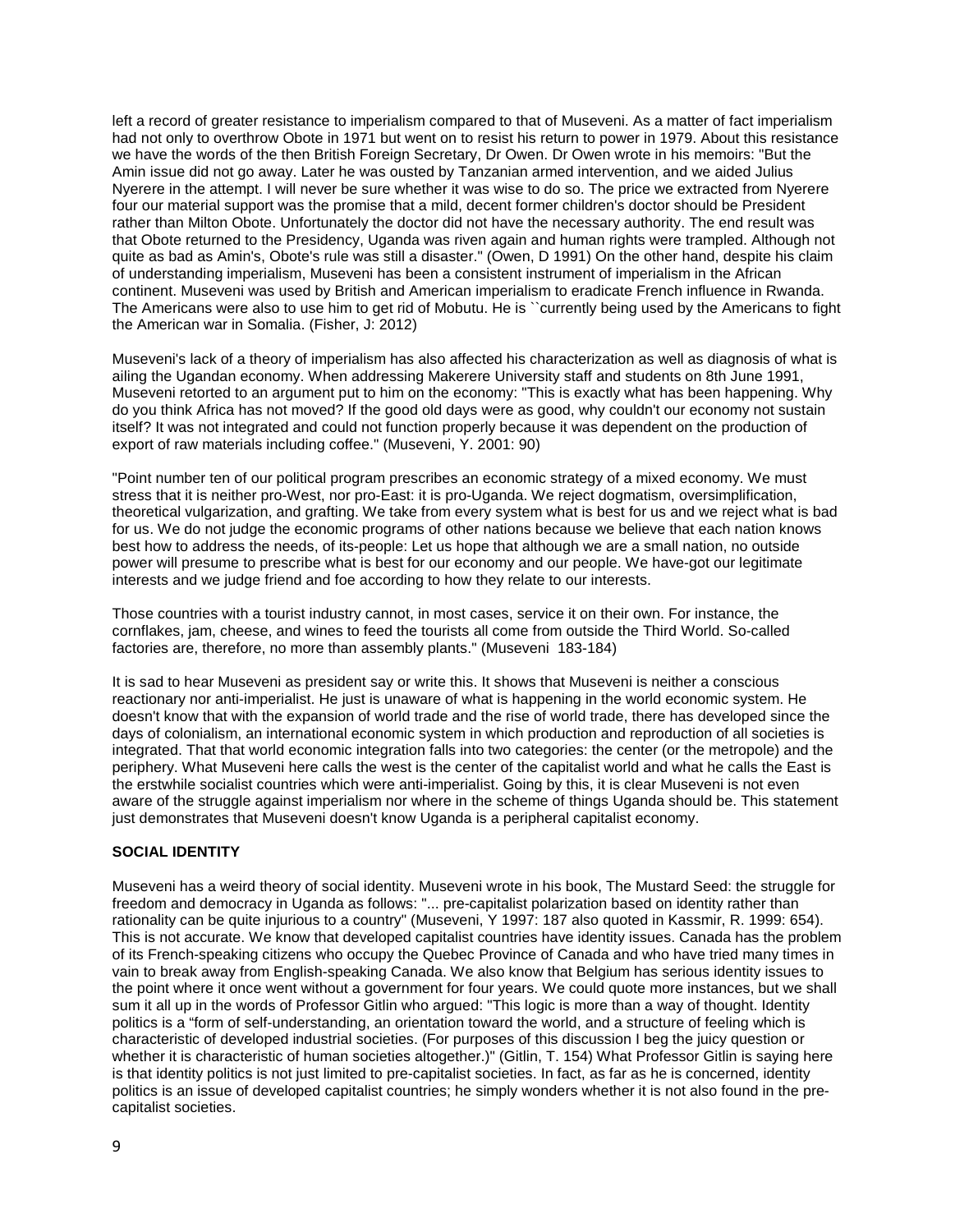During his address on the 5th anniversary of the NRM administration on January 26 1991, Museveni said: "The polarisation of society along ethnic and religious lines cannot forms a basis of democracy and Uganda's recent history has proved this point again and again." (Museveni, Y 2000: 82) Here Museveni is referring to UPC whose social base is the resistance to the domination by Baganda of the identities that formed UPC against Buganda domination and DP which arose out of the discrimination of Catholics since the 1892 battle of Mengo. Social identities have been defined as "that part of an individual's self-concept which derives from his knowledge of his membership of a social group (or groups) together with the value and emotional significance attached to that membership." (Tajfel, H: 1981: 254) Social identity satisfies the human need for people to self-identify themselves as well as socially locate and moor themselves. It satisfies the human need to identify with others in a shared culture. "The need for identity does not, standardly drive people to seek to achieve an identity, and that is so for two reasons. The first is that people do not usually lack identity: they receive an identity as a byproduct of the rearing process. The right thing to say in most cases, is not that people are motivated by their need for identity, but they are motivated by their identity, for which they have a strong need, and the motivating power of identity reflects the need it fulfills. Quebecois do not have a need for identity which drives them to become Quebecois. Since they are raised Quebecois, their need for identity is readily satisfied. Quebecois are motivated not to acquire an identity but to protect and celebrate the identity they are given." (Cohen, G.A. 348) For political reasons Museveni refused to recognize issues concerning either nationalities or religious groupings as legitimate identity issues. He also refused to accept that some identities can marshal power with which to oppress other identities. He also limits his recognition of social identities simply to what the NRM calls political minorities. Mamdani found these distinctions so untenable that he paused the following question: "Secondly, what groups are to be given these rights? Are they to be what the N.R.M. in Uganda defines as 'political minorities', such as women, workers, and youth? Should oppressed communities, such as certain nationalities and religious groups, also be included? If so, then is the relevant core right not that of selfdetermination, but the twin right to non-discrimination and equality? But can this be either struggled for, or safeguarded, without exercising the right of autonomous organisation." (Mamdani, M. 1990: 373)

The other time Museveni displayed his ignorance of the issues of social identity was when he addressed. That time he said: ".............I would like to recapitulate for you that when we got independence, we had already got into complications of misdefinition of problems. Ideological bankruptcy is always characterised by misdefinition of problems. At that time, the main political question being asked was: "What is Buganda's position in independent Uganda?" This was a big problem and it caused a lot of friction. The question was not what would people eat; or will the children go to school or not; but it was the position of Buganda in an independent Uganda! They said that the answer was to have federo." (Museveni 2014) This quote abundantly demonstrates that Museveni does not appreciate the issues on the eve of independence. Professor Kiwanuka tells us Buganda became a dominant power in the region that we now call Uganda around 1600. From that time, for 300 years, Buganda remained a dominant power. Its dominance was eventually interrupted by the British when they came to colonise. In the initial period the Baganda were used as mercenaries to subjugate other nationalities. Later they were used as initial administrators.

Throughout the colonial period Buganda had been treated in a differential manner as compared to the other identities. As Uganda approached independence the Baganda began to fear that the special position that they had had during colonial days might not obtain after independence. They also feared the prospect of being ruled by a non-Muganda. Professor Mutibwa tells us how the prospect of being ruled by a non-Muganda sent the Baganda into a panic: As a reaction to the publication of the Wild Report, whose Committee Mengo had boycotted, Buganda authorities decided to demand once again separate independence for their kingdom. The Baganda appear to have been in a near panic. There were attempts to form a party of their own - the Uganda National Party (UNP) which, it was even suggested could merge with the new UPC. It was all a gamble, especially as the Mengo Establishment was faced, apparently for the first time, with fears that Obote might become Uganda's first Prime Minister. Certainly the prospects of being governed by a non-Muganda filled the Baganda with dismay. It is against this background that the decision to renew the demand for separate independence by 1 January 1961 should be viewed. (Mutibwa, P.M. 2008: 32) Buganda made moves to secede. It is in response to these moves and as a way of persuading Buganda to remain in Uganda that the Relationship Commission recommended that Buganda fears should be handled by a federal arrangement. (Munster, Lord ) What Museveni does not realise is that had Buganda fears not been so handled through a federal arrangement, Buganda could have easily made attempts at secession. To stop such attempts could have necessitated a war.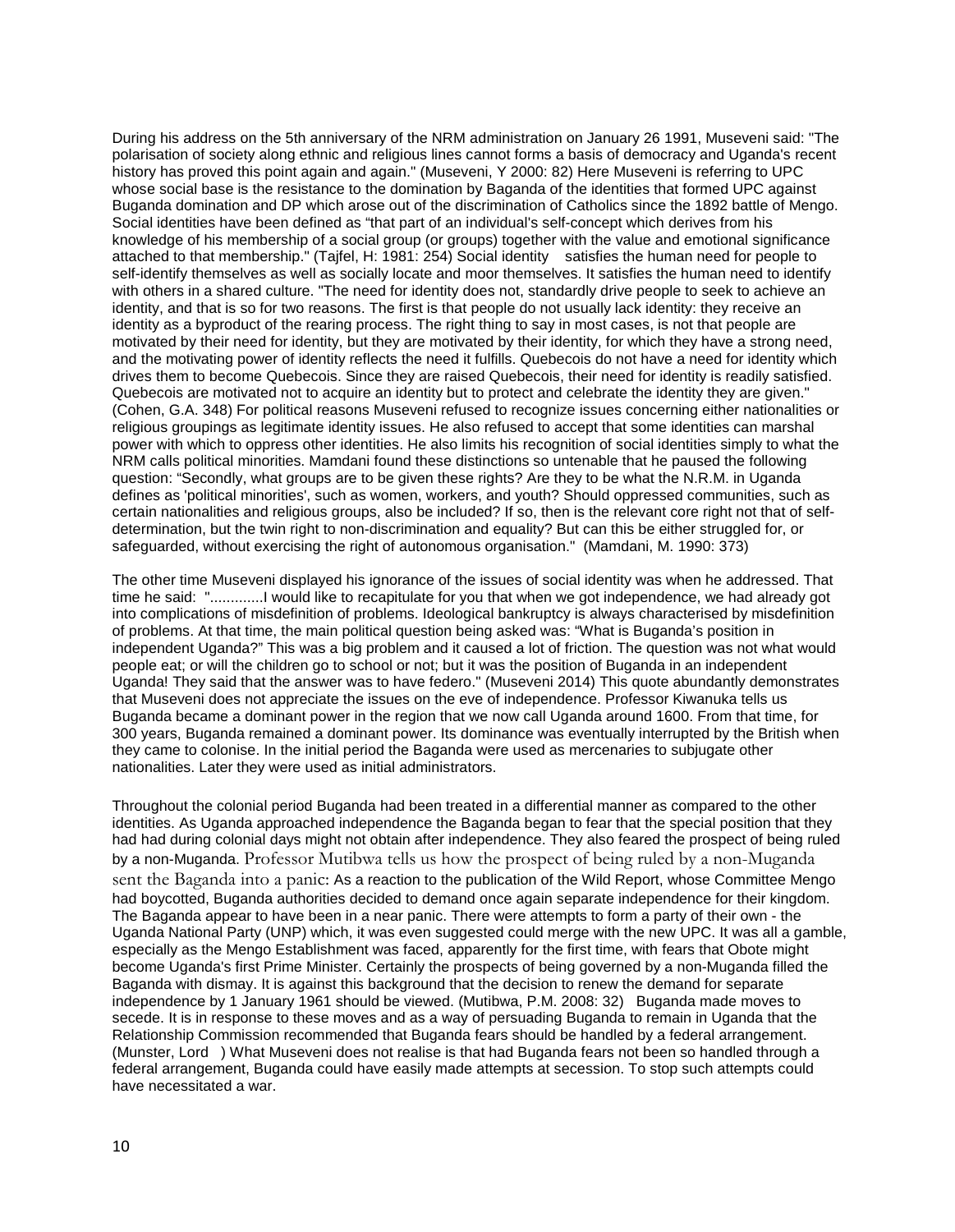#### **LAWS THAT GOVERN DEVELOPMENT OF SOCIETY**

Much as Museveni boasts of knowing the laws that govern the evolution of society, a closer examination of his writing and speeches reveal a man who is very ignorant of these laws. When addressing Makerere students at Freedom Square, Makerere University, Kampala on 8th June 1991, for instance, he argued: "The issues we are dealing with here are not secret matters — they can all be discussed publicly. I shall start by taking issue with the Guild President, who talked' about "the good old days." It worries me when I hear university students in 1991 talking about "the good old colonial days." That kind of-statement shows me part of the problem, and that is why some of us have recommended that we introduce a course on political economy. Perhaps this course will help you unravel further the dynamics of laws that govern the development of society. Society does not develop accidentally or haphazardly, as some people seem to think. There are certain basic laws of motion that govern society, and if the intelligentsia, among others, does not master these laws, no doubt we shall continue to be off course, as happened before in Africa." (Museveni Y. 1992: 107; 2000: 89-90) Contrary to this boast, Museveni's knowledge of the laws that govern the development of society is questionable. Writing in his book, \*"Sowing the Mustard Seed\*", Museveni argued:

"Sectarianism is a consequence of an incomplete social metamorphosis. In other countries, society has been changing continually - initially in Europe from a two- class society of feudal lords and peasants and, by 1789, a four-class society of feudalists, the bourgeoisie (or middle class), the proletariat (urban working class), and the remnants of the peasant class. Now Europe is again basically a two-class society, of the middle and working class. In the United Kingdom, the middle class, made up of professionals and businessmen, makes up 52 per cent of the population, the working class makes up 46 per cent, and the upper class 2 per cent. Therefore, in its metamorphosis society in Europe has gone through several stages in order to reach its present state, just as a butterfly or a cockroach does. The insect's first form of life is an egg, which develops into a larva, then a pupa, after which it matures into a fully-fledged butterfly or cockroach.

The problem with Africa is that not only has its society not metamorphosed, it has actually regressed. When the British explorer seeking the source of the Nile, John Hanning Speke, came to Uganda in 1862, many of the societies here had three classes - a feudal class, an artisan class and a peasant class. Both the feudal and artisan classes were wiped out and Uganda effectively regressed into becoming an almost exclusively peasant society. The situation now is that 92 per cent of the population are peasants." (Museveni, Y. 187-188)

While we agree that society in Europe, like society everywhere else, has been changing, we do not buy the measurement Museveni is using to indicate the change. Change in society is not indicated by the number of social classes in a society; rather it is indicated by modes of production. And if we are to talk about changes in European society, we need to do so by indicating the various modes of production that Europe has gone through. It is modes of production which indicate the various stages through which society has gone. Europe has reached the capitalist mode of production. On the other hand, at the time of the arrival of Speke in Uganda, societies in Uganda were at either at the tributary mode of production (with regard to Buganda Bunyoro, Toro and Nkore) and the rest of Uganda was at the lineage mode of production. Today Uganda is a peripheral capitalist society in which the various pre-capitalist modes of production have been articulated to the capitalist mode of production. (Berman, Bruce 1984; Alavi, H 172)

Another time Museveni demonstrated ignorance of the laws that govern the development of society was when he addressed the Dag Hammarskjold Conference on "The Crisis of the State in Africa" held at Mweya, Uganda on 13th May 1990. At the time Museveni argued: "When the imperial powers started penetrating Africa, the process of state formation--the amalgamation of clans into tribes and of tribes into nations--was beginning to crystallize in different places throughout the continent, although it had not yet become consolidated. Some empires had emerged in west, central, and east Africa, but there was no urgency for the formation of centralized states. When you are living in 'the tropics with a small population, there is no great urge for one clan to go and conquer another in order to form an empire. The problems we face here are not so numerous. If you live in the Middle East, however, you have a lot of urge to conquer others because you need their resources. Here each clan can stay in its own-area: once in a while they all go and raid cattle from another clan, but they will come back home. There is no great need to establish hegemony over other people." (Museveni, Y. 2000: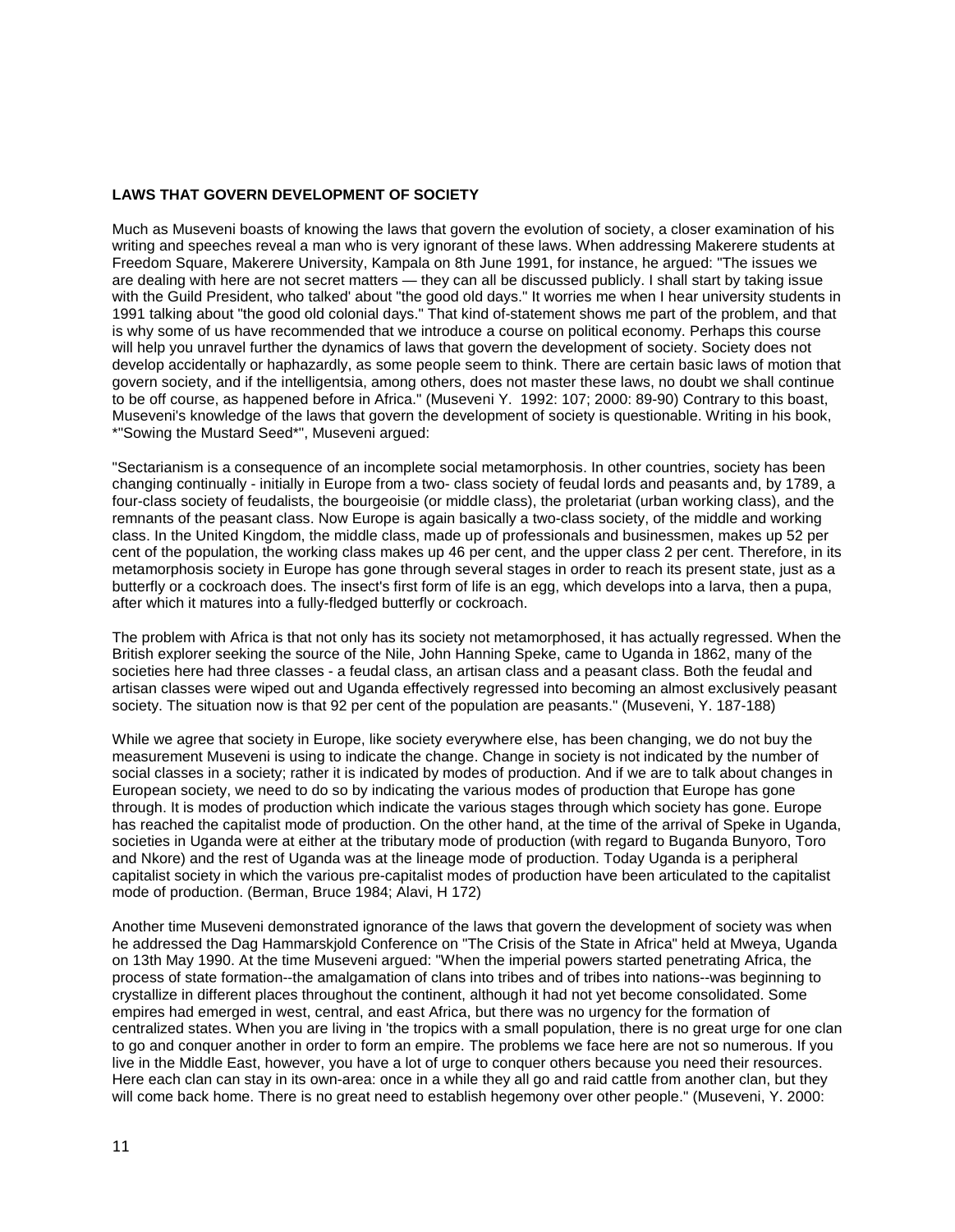172) He made the same point when launching the Constituent Assembly that promulgated the 1995 constitution: "A phenomenon that made political integration those days--not a priority and militated against inventions in science and technology because of absence of pressure from nature; no extreme temperatures and in the absence of competition between man and man over natural resources. The fact that the population was small, not big in the past did not make it necessary to go and conquer another tribe. But it was not absolutely necessary." (CCA 62)

Theoretically what Museveni is saying here is not correct. The desire of one group to conquer other groups did not arise from the size of the particular groupings who would have the desire to conquer others; rather, as Samir Amin has theorised, it arose from the ruling class of a particular group seeking to compensate what it had lost inside its own group: "Finally, class struggle within the tributary mode explains, at least in part, the external policy of the tributary class. This class seeks to compensate for what it loses inside the society it exploits by an expansionist policy aimed at subjugating other peoples and replacing their exploiting classes. This is the motivation behind all tributary wars, including feudal wars. At times the tributary class has even been able to mobilize the people for this type of venture. This may be compared with the dependence of external policy on internal class struggle under capitalism, even though the capitalist law of accumulation is of a different type. And it can also be compared with the alliance of the bourgeoisie and the proletariat of an externally oriented country under imperialism, following the prediction of Marx and Engels for England and the plan of action drawn up by Cecil Rhodes." (Amin, S. 1980: 55)

Further, contrary to what Museveni is saying here, the history of pre-colonial Uganda too is littered with instances of the kingdom of Bunyoro conquering other nationalities. Later after 1600 when Buganda became a dominant power in the region as we have detailed in chapter, Buganda conquered other parts of the territory that became Uganda. From the reign of Kimera, the third Kabaka of Buganda until Katerega, the 14th Kabaka, Buganda consisted of Busiro, Mawokota, Busuju and possibly part of Butambala The county (saza) of Kyagwe was annexed in the reign of Juko, the 16th Kabaka of Buganda. Kyagwe had been part of the territories of Namuyonjo, the Munyara potente of Bugerere. The Njanza were a group inhabiting the area but were later conquered and assimilated into Buganda. A good deal of territorial additions is linked up with the reign of Katerega (the 14th Kabaka of Buganda). He is credited with adding Butambala and one of his generals is said to have conquered most of Gomba which had been Bunyoro territory. Kyabagu, the 25th Kabaka of Buganda at one time after a raid of Busoga temporarily settled in Jinja. According to Bishop Gorju, Kyabagu also added Singo to Buganda by conquest. Junju (26) added Budu to Buganda in the second half of the eighteenth century and Kamanya's (28) generals conquered from Bunyoro or Bunyoro's tributaries the extreme west of Gomba, Buwekula, northern Bulemezi and southern Bugerere. Largely with the assistance of the British, the 1890s was a period of expansion for Buganda. This is the time when the Buvuma islands were conquered and annexed to Buganda. It was in the very same period that Kabula and Mawogola were captured from Nkore (later Ankole kingdom). Buyaga, Bugangaizi and northern Singo and Buruli were captured from Bunyoro and added to Buganda. Last but not least in 1896 the British pressurized the small but independent kingdom of Koki to join Buganda and become a county *(saza*). (Cox, A.H.)

### **The economics ideology of Museveni**

A very striking thing in Museveni's economic ideology is the absence of imperialism. This is well demonstrated in the Ten Point Program: "Point number ten of our political program prescribes an economic strategy of a mixed economy. We must stress that it is neither pro-West, nor pro-East: it is pro-Uganda. We reject dogmatism, oversimplification, theoretical vulgarization, and grafting. We take from every system what is best for us and we reject what is bad for us. We do not judge the economic programs of other nations because we believe that each nation knows best how to address the needs, of its-people: Let us hope that although we are a small nation, no outside power will presume to prescribe what is best for our economy and our people. We have-got our legitimate interests and we judge friend and foe according to how they relate to our interests." (Museveni 183) It is ironical that Museveni who once chided Obote for not understanding imperialism (NOTES) can write such. This statement clearly shows that Museveni has no idea that with the emergence of imperialism, the whole world became one capitalist economy. What he calls "East" are the socialist economies which were anti-imperialist and what he designates "West" are the metropolis of capitalism, the real centers of the capitalist world. This being the case, this talk of taking from every system is just meaningless; Uganda is a peripheral capitalist economy. If Museveni were to understand this simple fact, he would not make the following statement: "Another problem confronting the state in Africa is the pre-capitalist nature of African societies today. African societies are still living either at clan or, in some cases, at feudal levels of organization. Hardly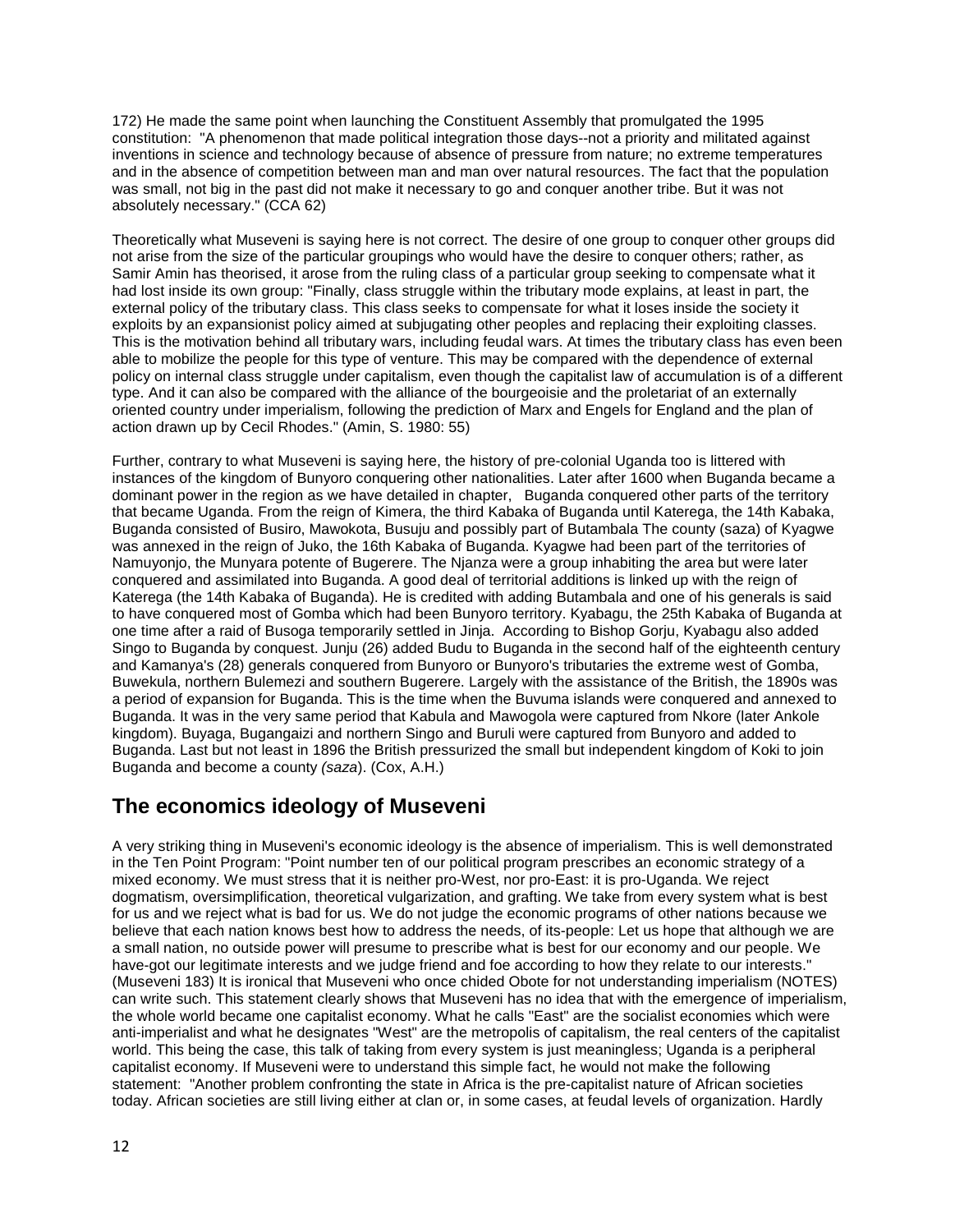any African state has reached the capitalist stage." (Museveni, Y. 2000: 172; 1992: 192) This statement has been lifted directly from the economics course Museveni had for his A Level studies.

The economics ideology of Museveni stems from the economics he was taught at his A levels. The economics syllabus at the time Museveni was doing his A levels had a course on what was called stages of economic growth. The material for teaching this course was/is taken directly from the book by W.W. Rostow, "Stages of Economic Growth". Rostow was a right-wing professor of economic history at Massachusetts Institute of Technology. He theorised that all societies go through five stages, namely

- 1. Traditional society
- 2. Preconditions for take-off
- 3. Take-off
- 4. Drive to maturity
- 5. Age of high mass consumption

This Rostovian stages of economic growth does not take into account the emergence of capitalism and later imperialism. With the emergence of imperialism, the economy of the whole world became capitalist and the previously independent development of various economies was blocked. The whole world economy then became divided into two classes: the developed capitalist countries and the underdeveloped ones, or better still the center and the periphery. It is only in recent times that we have had what is called the brics economies emerging in between the two categories.

Museveni also initially embraced an infantile leftist economics view. An aspect of this infantile lefts economics ideology was the view that since they had carried out a revolution, they could not deal with the IMF and World Bank the way Obote had done. They were going to avoid the two institutions like a plague. Obviously this view was not taking into account the fact that Uganda is a peripheral capitalist economy. That being the case, the economy is ultimately run or subject to the two institutions. Ignorant of this fact, Museveni initially tried to avoid the two institutions initially. He sought to bypass the two institutions. However, he eventually realised that without a World Bank certification, no financial institution was going to deal with him. And this was not before a very embarrassing incident. The embarrassment consisted of the NRM government being forced to eat its words. The late Joshua Mugyenyi, a high level NRM cadre wrote in an article that on 15 May 1987, the government announced a comprehensive IMF-supported package that had all the ingredients of shock such as tough budgetary measures, massive devaluation from Uganda shillings 14 to a dollar to Uganda shillings 60. This was a condition to be fulfilled before the IMF could release funds; however, before that was done, the government announced budget measures that contradicted the agreed package. This unleashed a crisis. Within a week a Uganda negotiating team was in Washington, and within days of their arrival, the NRM was 'persuaded' to abandon its budget and make a new one (or else the agreed programme and funding would be called off). The results is what is popularly known as the Telex Budget, referring to the intense negotiations between Kampala and Washington as the new budget took shape." (Mugyenyi, Y. 1991: 71)

Museveni also wrote: To posit that "...this social configuration, this social structure, this social picture has got consequences for both the economy and the politics as far as the economy is concerned, since historically, the middle class has everywhere in the whole world been the entrepreneurial class; its absence means low productivity, low economic activity as far as entrepreneurship in concerned."(Museveni, Y. found in CCA page 146) for both the economy and politics is not correct. What Museveni is talking about should be seen as an aspect of the character and nature of a third world country or more correctly, a peripheral capitalist economy. Third World countries by virtue of not being industrialised have most of their populations living in rural areas. On the other hand the developed capitalist countries such as Britain which Museveni is talking about have the majority of their populations living in cities. Further, Museveni is wrong to think that you could somehow have what he calls a middle class injected in large numbers into Uganda. To have the kind of middle class Museveni is wishing for, the Ugandan economy would have had to be transformed into a developed capitalist economy. With that kind of change the middle class Museveni is talking about would not need a policy to bring it about; it would arise automatically. We must hasten to point out that what we are giving out is a theoretical postulate; the reality is that with the advent of imperialism, development in countries like Uganda can no longer lead to developed capitalist countries like Britain. That was possible in the Britain of the 18th century because that economy then was undeveloped; that of Uganda today is underdeveloped.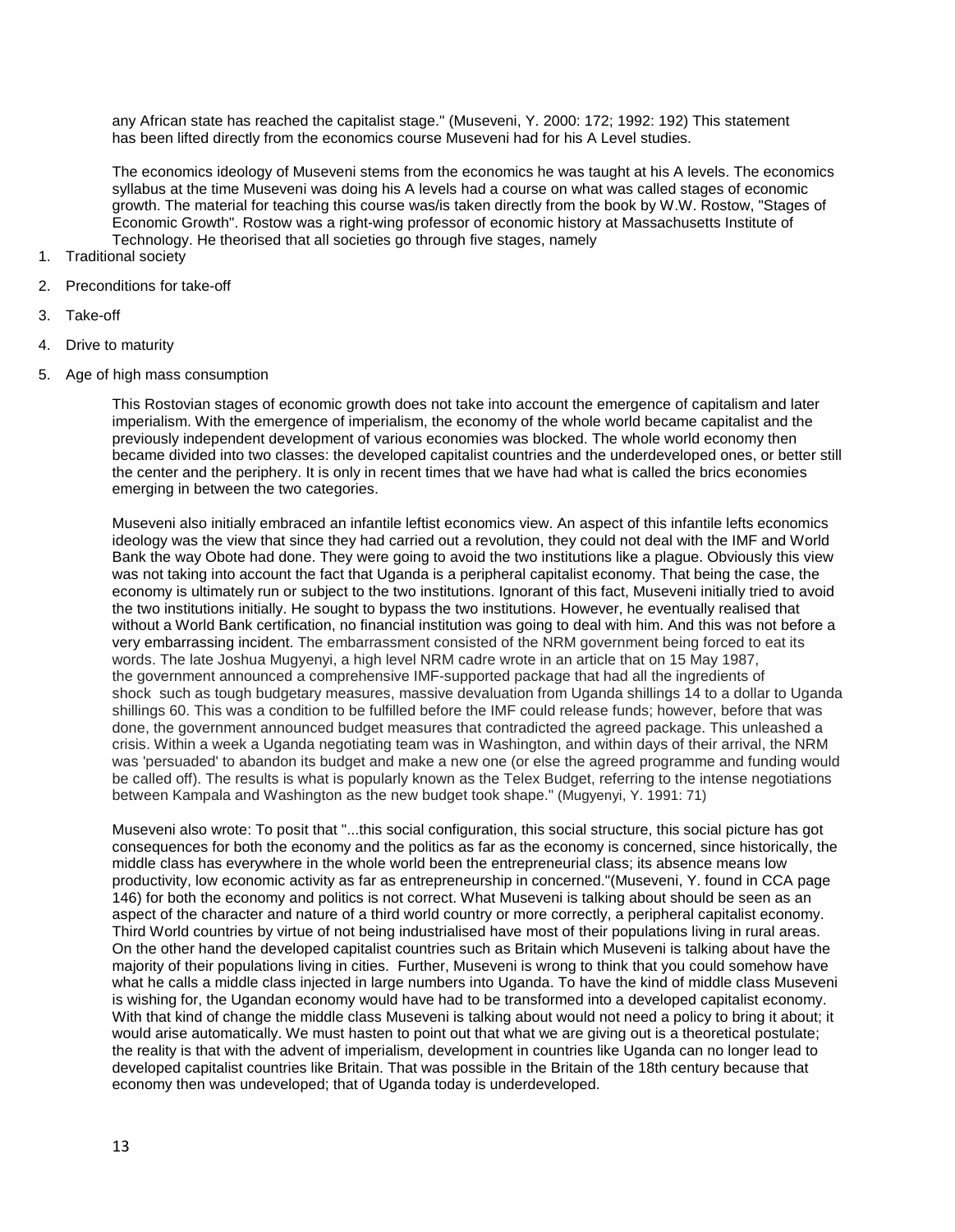## **Strategy for the so-called revolution:**

In his university days, Museveni got acquainted with the writings of and became a keen student of Regis Debary. Regis Debary was a Frenchman who went to Cuba soon after the revolution and got very close to both Fidel Castro and Che Guevara. While in Cuba, he taught Philosophy at the University of Havana. He also wrote about the Cuban Revolution. In his so-called armed struggle, Museveni was guided by the theories of Regis Debary, and in particular the *foco* theory. While following the *foco* theory, Museveni did not realize that the theory had long been discredited. This was long before Museveni read it. The theories had not only been based on an erroneous reading of the Cuban revolution, it was also not based on solid science. To Regis Debray the Cuban revolution began with the attack on the Moncada barracks in. The reality is that by the attack, struggles had gone on for 100 years. It is these struggles which had prepared the situation for revolution. (Lenin,  $V \rightarrow$ Without such preparation, Museveni thought he could duplicate what Castro and his comrades had done and also bring about a revolution in Uganda.The other defect in the theoretical framework of Regis Debray was the exclusion of the Illanos from the struggle in his account of the Cuban revolution. The Illanos had waged most of the struggles not only before Fidel Castro, by default became the leader of the struggles but also long before the *siera* group attacked the Moncada barracks.. (Childs, M.D.) Without the struggles waged by the Illanos, there is no way the Cuban revolution could have taken place. And there was no equivalent of the Illanos in Uganda when Museveni was waging his so-called revolutionary struggles. This coupled with the fact that the revolutionary situation as defined by Lenin (Lenin, V ) had not matured in Uganda, ensured that Museveni's socalled revolutionary struggles was bound to fail. In July 1985 there occurred a military coup in Uganda. Museveni wasted no time in claiming the coup as an aspect of his struggles. What he did not realise is that the coup ushered him into power the way Engels described in his essay, "The Peasant War in Germany". About situations like that in which Museveni found himself upon getting to power in 1986, Engels wrote: " The worst thing that can befall a leader of an extreme party is to be compelled to take over a government in an epoch when the movement is not yet ripe for the domination of the class which he represents and for the realisation of the measures which that domination would imply. What he *can* do depends not upon his will but upon the sharpness of the clash of interests between the various classes, and upon the degree of development of the material means of existence, the relations of production and means of communication upon which the clash of interests of the classes is based every time. What he *ought* to do, what his party demands of him, again depends not upon him, or upon the degree of development of the class struggle and its conditions. He is bound to his doctrines and the demands hitherto propounded which do not emanate from the interrelations of the social classes at a given moment, or from the more or less accidental level of relations of production and means of communication, but from his more or less penetrating insight into the general result of the social and political movement. Thus he necessarily finds himself in a dilemma. What he *can* do is in contrast to all his actions as hitherto practised, to all his principles and to the present interests of his party; what he *ought* to do cannot be achieved. In a word, he is compelled to represent not his party or his class, but the class for whom conditions are ripe for domination. In the interests of the movement itself, he is compelled to defend the interests of an alien class and to feed his own class with phrases and promises, with the assertion that the interests of that alien class are their own interests. Whoever puts himself in this awkward position is irrevocably lost." (Engels, F. )

# **Conclusion/Summary**

. The object of this essay was to evaluate the ideology of Yoweri Museveni. We set off on the assumption that the ideology Museveni embraces is some sort of Marxism. The standard against which we have evaluated Museveni's Marxism is the Marxist This Marxism is composed of several components, some of which we have dealt with in this essay: modes of production, the theory of national-democratic liberation, With regard to modes of production, we have demonstrated that Museveni had no idea as to what modes of production are. As a matter of fact he viewed modes of production as systems. By so doing he totally missed the vitality of the theory of modes of production as a tool of analysis.

We have also demonstrated that Museveni does not embrace the theory of national-democratic liberation. Without the theory of national-democratic liberation Museveni could not understand the struggles that went on in the terminal period of colonialism nor those immediately after independence. He could not have a long-range strategy either.

The other aspect of Uganda society which Museveni analyses is social identity. Museveni's view of social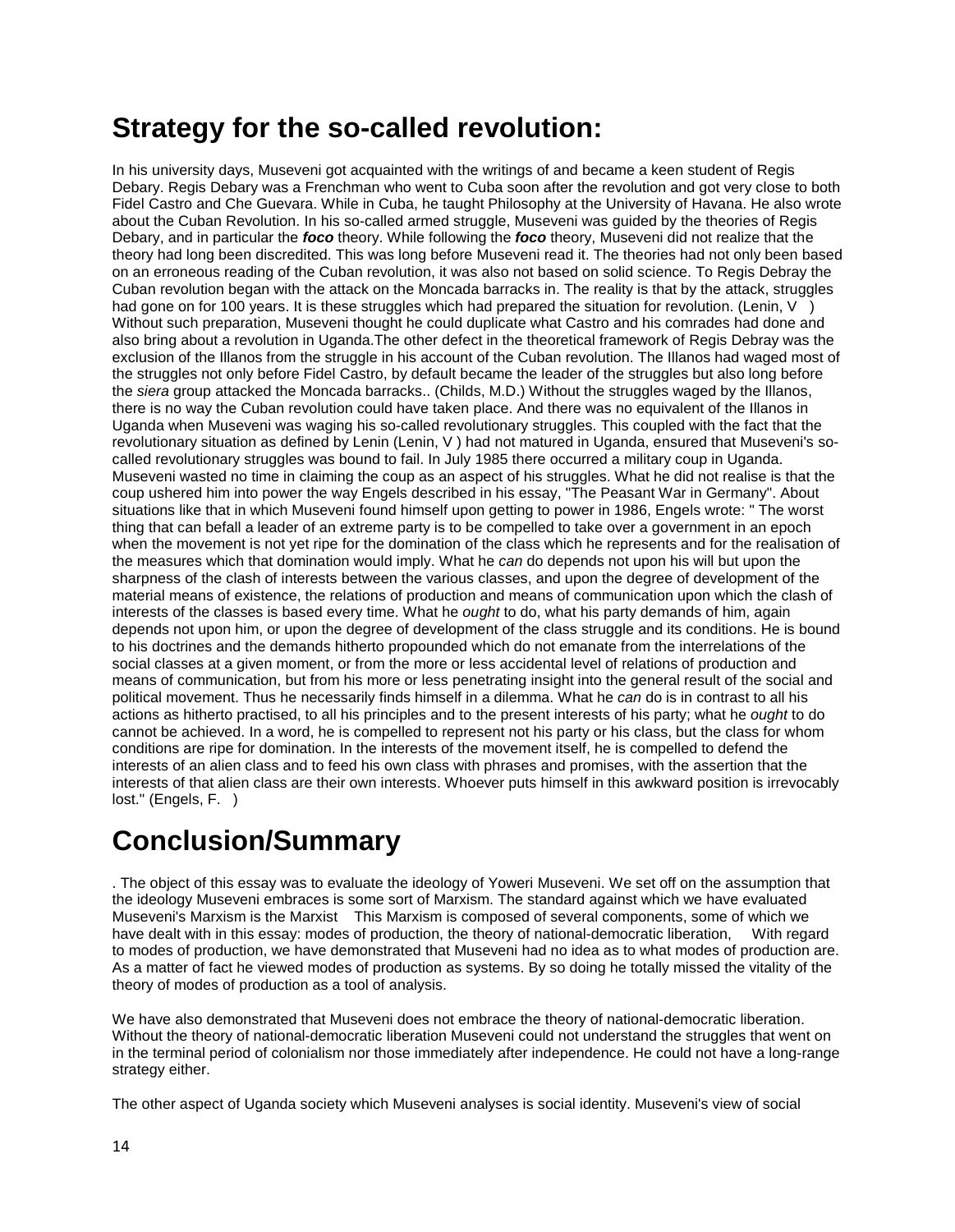identity is self-serving. At the time Museveni stumbled into power in 1986, there were two powerful political parties based on issues of social identity. There was no way Museveni would compete with the two parties. To offset this deficiency, Museveni decided among other things to delegitimise the political parties by distorting their social bases. He characterised social identity negatively as being sectarian.

\_\_\_\_\_\_\_\_\_\_\_\_\_\_\_\_\_\_\_\_\_\_\_\_\_\_\_\_\_\_\_\_\_\_\_\_\_\_\_\_\_\_\_\_\_\_\_\_\_\_\_\_\_\_\_\_\_\_\_\_\_\_\_\_\_\_\_\_\_\_\_\_\_\_\_\_\_\_\_\_\_\_\_\_\_\_\_\_

#### BIBLIOGRAPHY

Adhola, Y. "Kakonge's removal saved UPC in 1964", The Monitor newspaper, Kampala, Uganda February 14 2014.

Alavi, A.H. "The structure of peripheral capitalism" found in "Introduction to the Sociology of Developing Countries," edited by Hamza Alavi & Theodore Shanin

Amin, S. "Class and nation, historically and in the current crisis," New York: Monthly Review Press, c1980.

Amin, S. "Unequal Development," Monthly Review Press, London & New York, 1977.

Andre de la Rue: "The Rise and fall of Grace Ibingira," The New African: radical; Cape Town, March 1967.

Baran, P. & Hobsbawm, E.J. "The Stages of Economic Growth," Kyklos, volume 14 number 2, May 1961.

Berman, Bruce "The concept of 'Articulation' and the political economy of colonialism" Canadian Journal of African Studies volume 18 number 2 1984 pages 407-414

Bottomore, T. 1983 "A Dictionary of Marxist thought," Harvard University Press, Cambridge, Massachusetts, USA.

Brittain, V. "The Liberation of Kampala," New Left Review, Volume 156 number one, March/April 1986.

Brutents, K.N "National liberation revolutions today : (some questions of theory) Moscow : Progress,1977:168

CCA (for Commission for the Constituent Assembly): "The Constituent Assembly report: (April, 1994-November, 1995).

Childs, Matt D. "An historical critique of the emergence and evolution of Ernesto Che Guevara's *Foco* theory," Journal of Latin American Studies, 27 number 3 (October 1995) pages 593-624.

. Cohen, G.A. "Karl Marx's theory of history: a defence," Princeton: Princeton University Press, c1978.

Cox, A.H. "The Growth and Expansion of Buganda" Uganda Journal 14/2 1950 pages 153-9.

Engels, F. "Peasant War in Germany" chapter 6 paragraph two.

Filatova, Irina: "The Lasting Legacy: The Soviet Theory of National-Democratic Revolution and South Africa," South African Historical Journal 64(3): 1-31 September 2012.

Fisher, Jonathan "Managing Donor Perceptions: Contextualizing Uganda's 2007 Intervention in Somalia," African Affairs 2012 volume 111 number 444 pages 404-423.

Frank, A.G. "Capitalism and Underdevelopment in Latin America", Monthly Review, London & New York, 2009